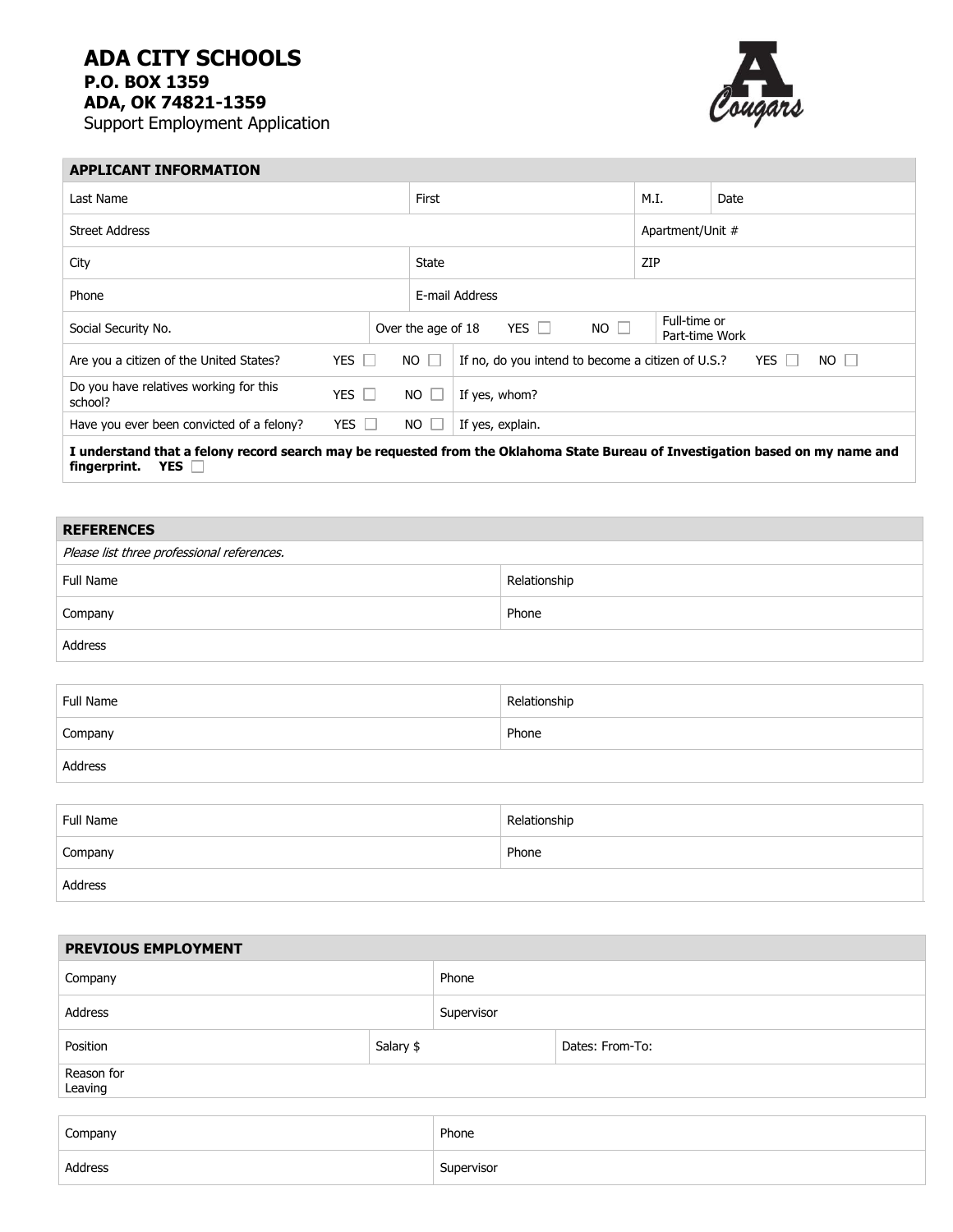| Position              | Salary \$ | Dates: From-To: |
|-----------------------|-----------|-----------------|
| Reason for<br>Leaving |           |                 |

| <b>EDUCATION</b> |    |                                        |                                        |                    |  |
|------------------|----|----------------------------------------|----------------------------------------|--------------------|--|
| High School      |    | Address                                |                                        |                    |  |
| From             | To | Did you graduate? YES $\Box$ NO $\Box$ |                                        | Grade<br>completed |  |
| College          |    | Address                                |                                        |                    |  |
| From             | To |                                        | Did you graduate? YES $\Box$ NO $\Box$ | Degree             |  |
| Other            |    | Address                                |                                        |                    |  |
| From             | To | Did you graduate? YES $\Box$           | $NO$ $\Box$                            | Degr<br>ee         |  |

## **On the following pages, please complete only the section(s) appropriate for the positions for which you are applying.**

| <b>CUSTODIAL &amp; WAREHOUSE</b>                                                                                 |                                                      |            |               |                               |                               |  |
|------------------------------------------------------------------------------------------------------------------|------------------------------------------------------|------------|---------------|-------------------------------|-------------------------------|--|
| YES $\Box$<br>$NO$ $\Box$<br>Have you had previous custodial or warehouse experience?<br>If yes, please describe |                                                      |            |               |                               |                               |  |
|                                                                                                                  |                                                      |            |               |                               |                               |  |
|                                                                                                                  |                                                      |            |               |                               |                               |  |
| <b>Experience:</b>                                                                                               | YES $\Box$<br>Floor waxing                           | Buffing    | YES $\Box$    | YES $\Box$<br>Delivery        | YES $\Box$<br>Window Cleaning |  |
|                                                                                                                  | Carpet Cleaning                                      | YES $\Box$ |               | Fork Lift Operator YES $\Box$ | Truck Driving YES             |  |
|                                                                                                                  | Do you hold a current Oklahoma Driver's/CDL License? | YES $\Box$ | $NO$ $\Box$   | <b>Expiration Date:</b>       |                               |  |
| <b>Hours Available:</b>                                                                                          | Day Shift                                            |            | Evening Shift |                               | Part-time                     |  |

| <b>MAINTENANCE/GROUNDSKEEPING</b>                                                                                                                           |  |  |  |  |  |  |
|-------------------------------------------------------------------------------------------------------------------------------------------------------------|--|--|--|--|--|--|
| YES $\square$<br><b>YES</b><br>YES $\Box$<br><b>YES</b><br>YES<br>Welding<br>Carpentry<br>Plumbing<br>Electrical<br><b>Experience:</b><br>Masonry           |  |  |  |  |  |  |
| YES  <br>YES $\Box$<br>YES<br>Tree/Shrub Trimming<br>YES    <br>Heating/Air Conditioning<br>YES  <br>Painting<br>lawn Maintenance<br>Landscaping<br>n.<br>× |  |  |  |  |  |  |
| YES $\Gamma$<br>YES $\Box$<br>YES $\Box$<br>Can you operate any of the following:<br>YES<br>Backhoe<br>Box Blade<br><b>Mowers</b><br>Tractor<br>n.          |  |  |  |  |  |  |
| YES  <br><b>YES</b><br>YES $\Box$<br>Powered Edgers<br>Chainsaws<br>Dump Truck<br>$\mathbf{1}$<br>- 1                                                       |  |  |  |  |  |  |
| Other (please specify)                                                                                                                                      |  |  |  |  |  |  |
| Please describe any special training or experience you have received in any of the above.                                                                   |  |  |  |  |  |  |
|                                                                                                                                                             |  |  |  |  |  |  |

| <b>TRANSPORTATION (BUS MECHANIC)</b>                                                           |  |  |  |  |
|------------------------------------------------------------------------------------------------|--|--|--|--|
| What special training or experience have you received that would qualify you for the position? |  |  |  |  |
|                                                                                                |  |  |  |  |
|                                                                                                |  |  |  |  |
| Do you hold a current Oklahoma Driver's/CDL License? YES<br>NO II<br><b>Expiration Date:</b>   |  |  |  |  |